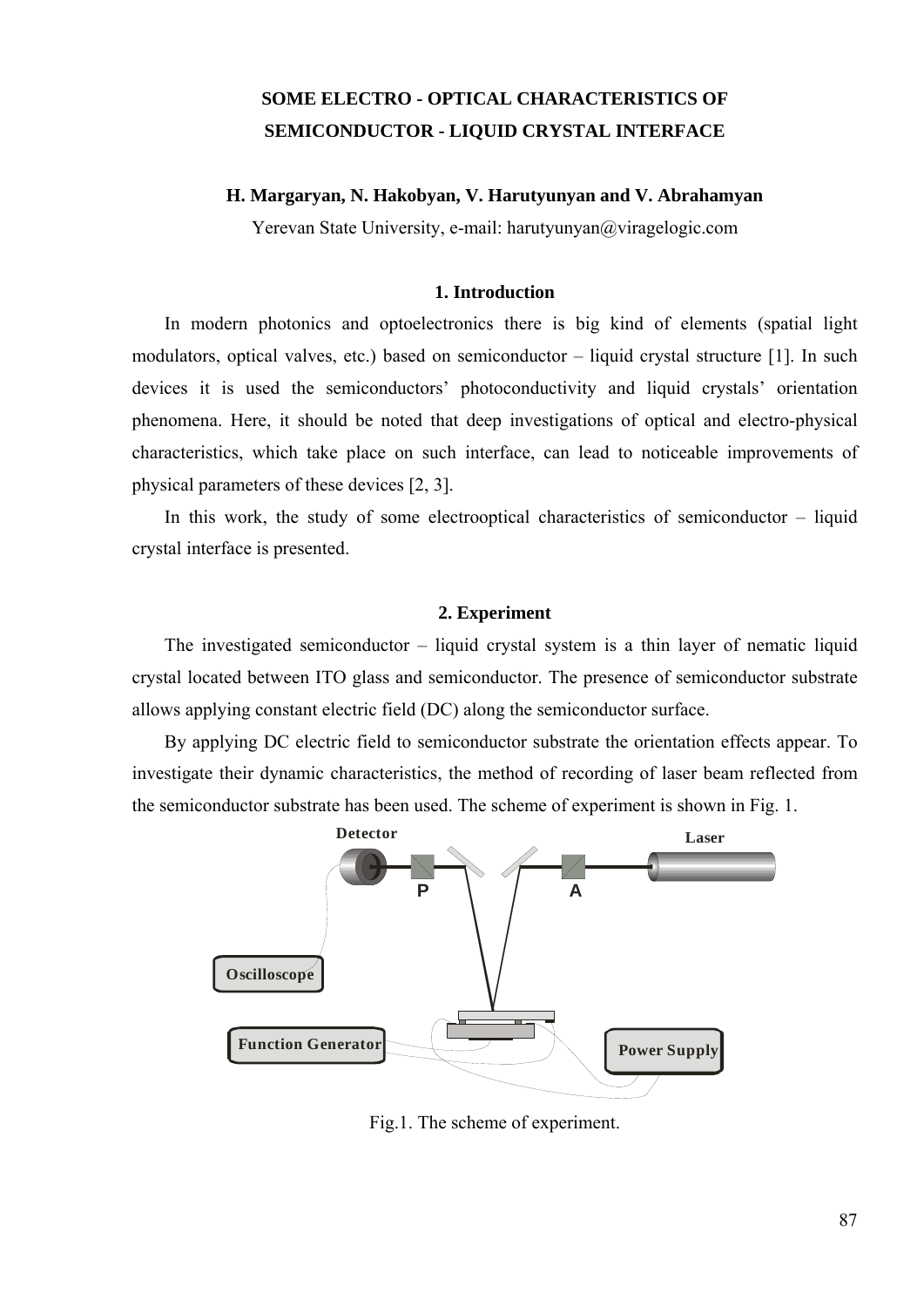The sample is placed between two crossed polarizers (PL, AL) and a reflected from the sample laser beam is recorded by a photodetector connected to an oscilloscope. Two types of lasers with 632.8 nm and 532 nm wavelengths were used.

 Three samples with different thicknesses (23, 36 and 50 μm) have been investigated. Substrates of n-Si ( $\rho$  = 4.5 Ohm·cm) and 5-CB liquid crystal were used for all three samples. DC electric field applied to the semiconductor substrate causes intensity oscillations of the laser beam. The shape of these oscillations is presented in Fig.2.



Fig. 2. Oscillations caused by DC field for different LC thicknesses.



Fig. 3. Number of oscillations vs. DC current for different liquid crystal layer thicknesses.

As is seen in Fig. 2, the number of oscillations increases with thickness of LC layer.

 The dependence of number of oscillations vs. DC current through the semiconductor substrate has been investigated too (see Fig. 3).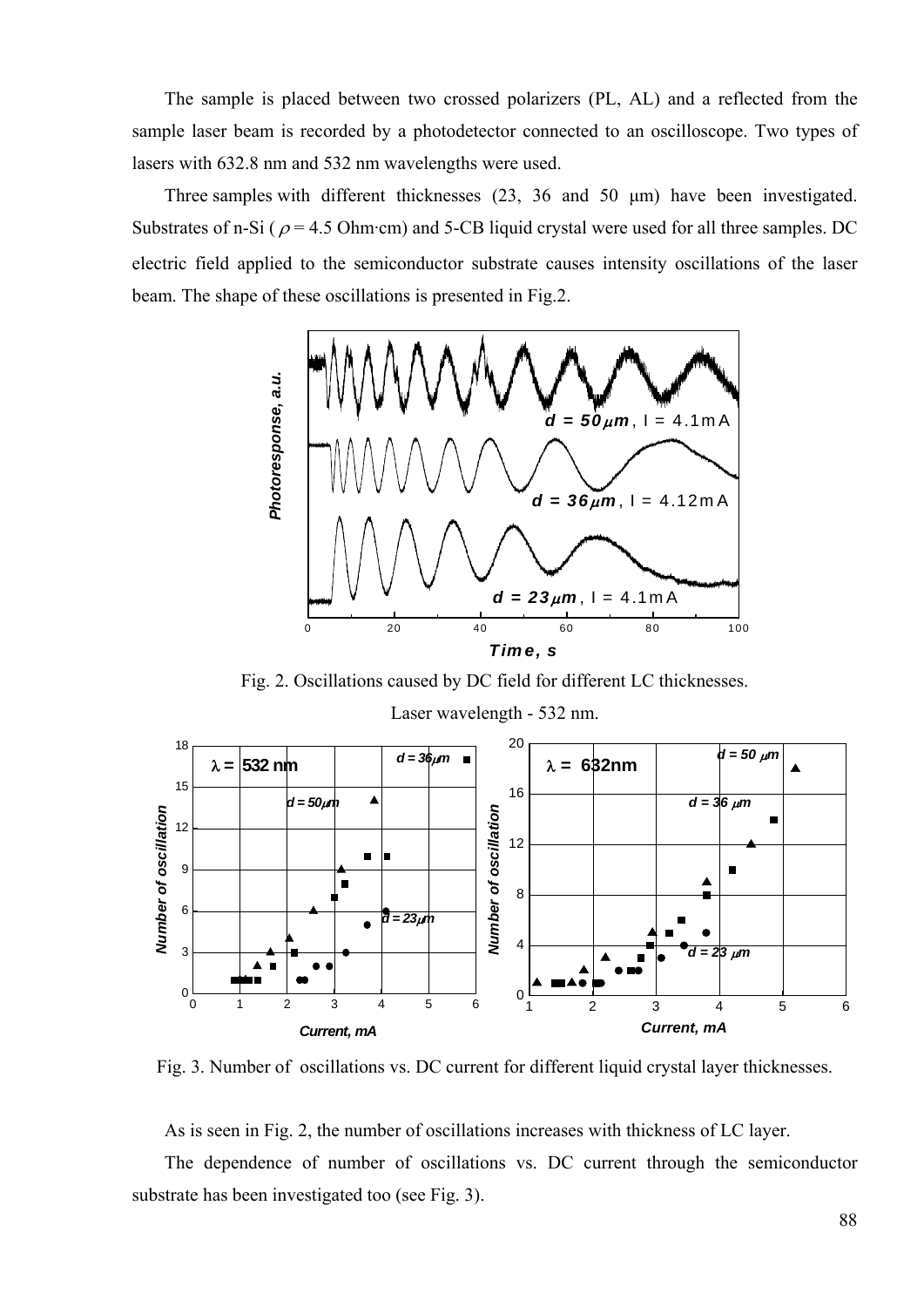As is seen in Fig. 3, the number of oscillations also increases with the current and the influence of latter almost is the same both for different thicknesses of LC layer and wavelengths of laser beam.



Fig.4. Oscillation time-period vs. DC current for different laser beam wavelength.

 From the shape of oscillations (Fig. 3) it can be concluded that the time-period of oscillation changes depending on the thickness of liquid crystal layer. The observed regularity is clearly seen in Fig. 4, where the dependence of one oscillation time-period vs. DC current through a semiconductor is presented for different thicknesses. It is obvious that one oscillation timeperiod decreases with the growth of current.

## **3. Conclusions**

 From our investigations it is seen that the application of longitudinal DC field to the semiconductor substrate of LC cell leads to a generation of orientation oscillations. At that, the shape of these oscillations differs from the well-known for LC [4] oscillations caused with the Freedericksz transition. The number of such oscillations increases with the increase in the LC layer thickness and the value of current through the semiconductor. Thus, it is obvious that the application of DC field along the semiconductor substrate of LC cell creates additional possibilities to control its electrooptical characteristics.

#### **REFERENCES**

1. A.A. Vasilev et al. Prostranstvennye moduliatory sveta. М., 1987.